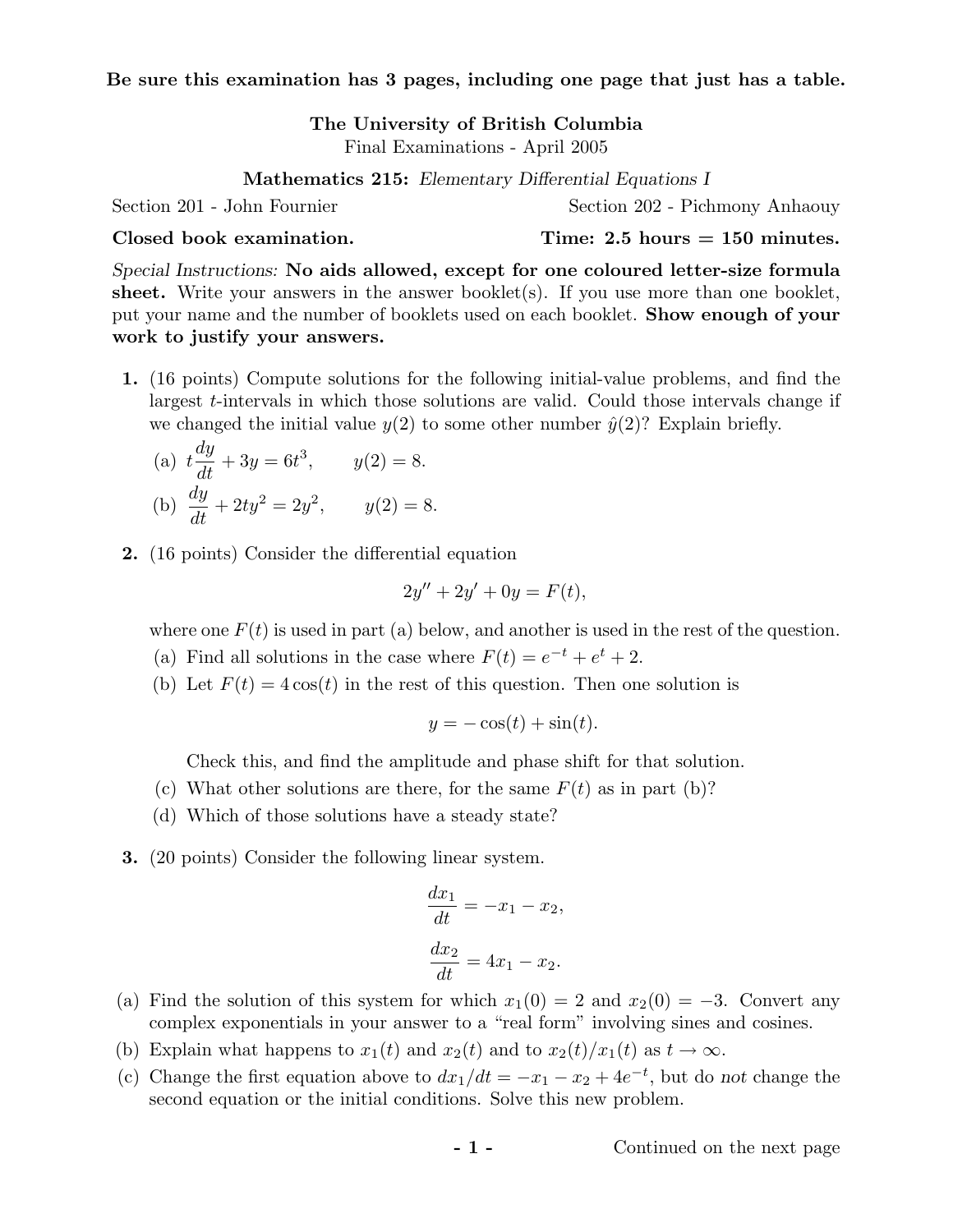## Mathematics 215 **April 2005**

4. (16 points) Consider the initial-value problem

$$
y' = 2 + y^2 + t, \quad y(4) = -2.
$$

- (a) Use the Euler method with step size 0.1 to find an approximation to the solution at  $t = 4.2$  for this problem
- (b) Suppose that the error in the approximation of part (a) is about  $-0.175$ . Estimate the error that would arise if one used the same method with 10 steps of equal size to estimate  $y(4.2)$ , but do **NOT** carry out the method with that number of steps.
- (c) Let A be the approximation to  $y(4.2)$  that you found in part (a) and let B be the approximation (not the error) coming from 10 steps in part (b). Specify a linear combination of A and B that would be likely to give a much better approximation to  $y(4.2)$ .
- 5. (16 points) A person begins retirement with \$1, 000, 000 invested prudently. He/she has no other income, but the money grows at the continuous rate of 4%, except for the following. In most years, the person spends the money at the continuous rate of 7% of whatever money there is at the time. But he/she also goes on a cruise for the whole second year of retirement, and during that year the money is spent at the continuous rate of \$6, 000 per month in addition to the 7% rate mentioned earlier. Let p be the value of the person's remaining money in thousands of dollars after  $t$ years of retirement.
	- (a) Explain why p satisfies the differential equation

$$
\frac{dp}{dt} = \begin{cases}\n-0.03p - 72 & \text{when } 1 < t < 2 \\
-0.03p & \text{when } 0 < t < 1 \text{ and when } 2 < t.\n\end{cases}
$$

- (b) Solve the differential equation in part (a), for all  $t \geq 0$ , with  $p = 1,000$  when  $t = 0$ .
- (c) Does the person ever run out of money in this model?
- **6.** (16 points) Find the Laplace transform  $G(s)$  say, of the function g given by letting

$$
g(t) = \begin{cases} 72 & \text{when } 1 < t < 2 \\ 0 & \text{otherwise.} \end{cases}
$$

Then explain why the Laplace transform,  $P(s)$  say, of the solution  $p(t)$  in part (b) of Question 5 satisfies the condition that

$$
(s+0.03)P(s) = G(s) + 1,000.
$$

Finally, write the inverse transform of  $[G(s)/(s+0.03)]$  as an integral involving the function g and another function.

## The End (except for a table)